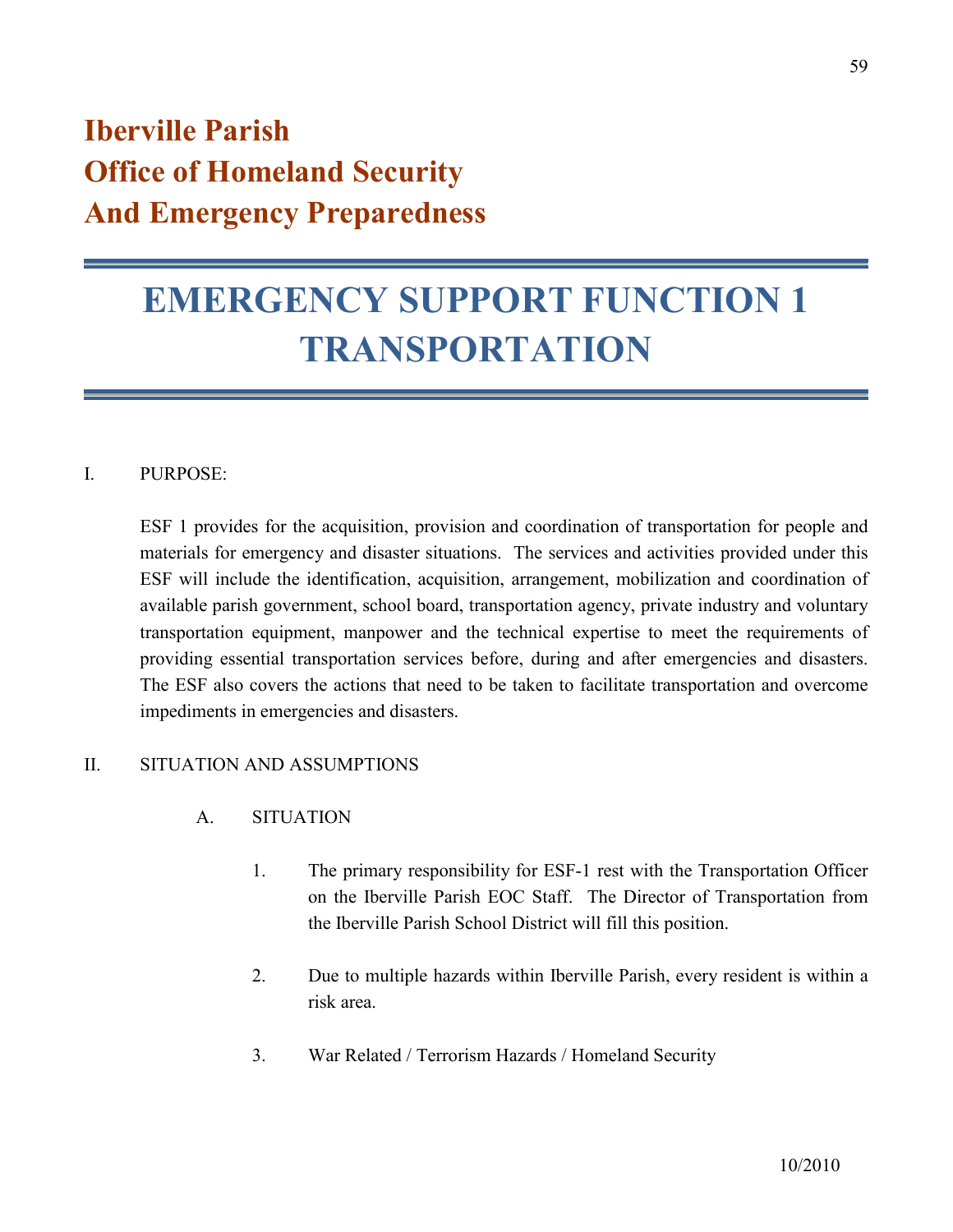A terrorism attack or attack by a foreign country is possible at any time and could take the form of a nuclear, chemical, biological, explosive or conventional incident. It is likely an attack would be preceded by a period of international tension. This would provide adequate time to prepare the public. It is possible, however, that the warning time may be as little as fifteen minutes. An accidental weapons launch is also a possibility. Warnings concerning terrorist activity could result from communications, with Federal, State and other Local agencies. The Department of Homeland Security will issue warnings and an overall threat level the country, region, state or local area. These warnings include five levels, (normal to severe) Green, Blue, Yellow, Orange and Red.

- 4. The principal means of transportation in an emergency for persons living, working or traveling in risk areas of Iberville Parish is the private automobile, augmented by bus transportation
- 5. According to the U. S. Census Bureau's "Profile of Selected Housing Characteristics 200", 706 (9.2%) residents reported not having their won transportation within their household. 6,957 reported having at least one or more vehicles per household. Through Public Information strategies encouraging residence to assist their neighbors in a time of need and the number of vehicles that are available, Iberville Parish estimates its population without transportation in an emergency will be 3.5% of its total population or 600 persons.
- 6. In the event of an emergency requiring evacuation, transportation will be arranged for five groups of persons:
	- a. School students while school are in session.
	- b. Children in the custody of day care centers.
	- c. Institutionalized persons in hospitals, nursing homes and prisons.
	- d. Non-institutionalized disabled persons without means of transportation.
	- e. Persons without access to transportation.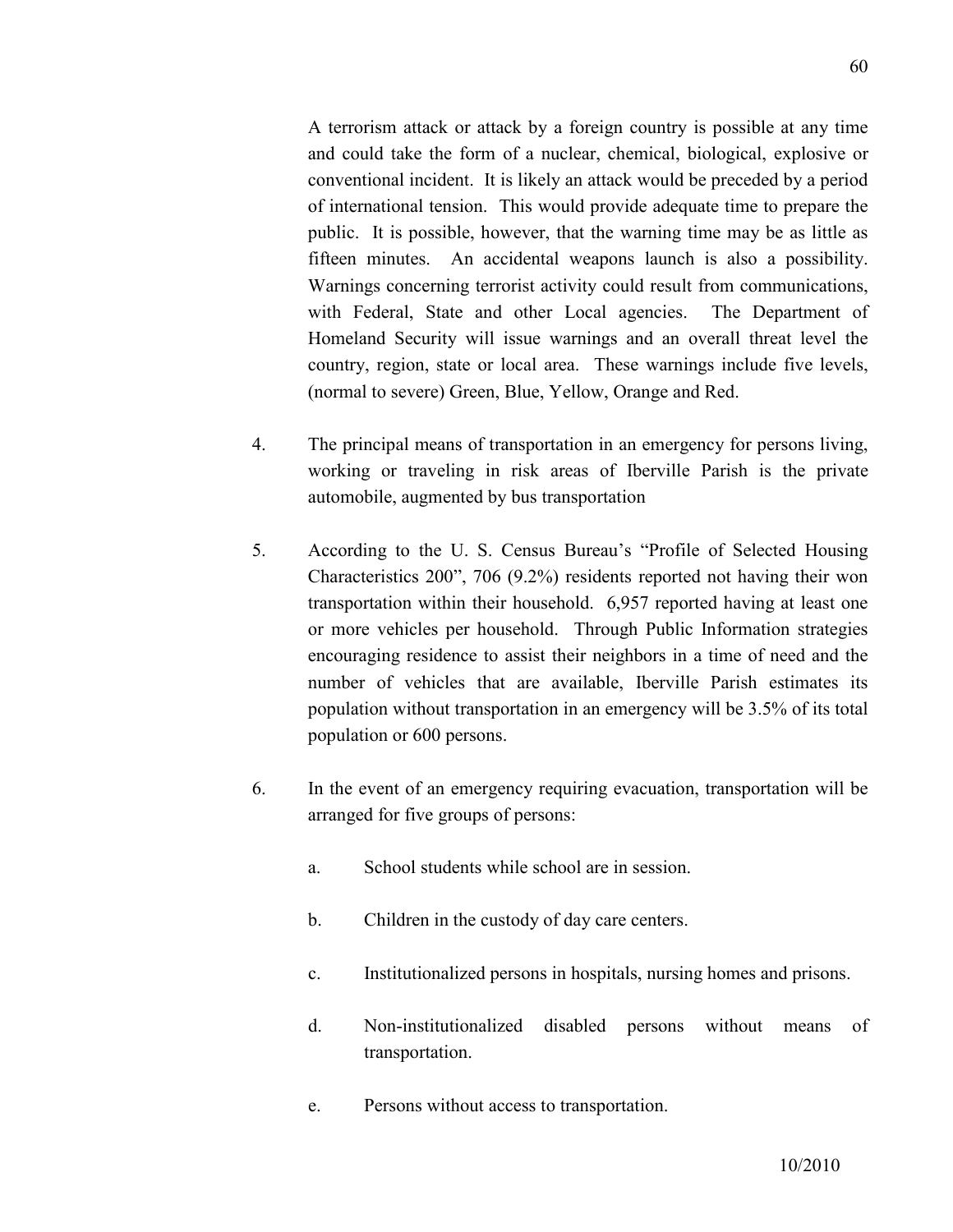7. Iberville Parish School Board will provide transportation assistance as needed and able.

Iberville Parish School Board 58030 Plaquemine St. P. O. Box 151 Plaquemine, Louisiana 70765-0151 Phone: 225-687-4341

- 8. Iberville Parish Council on Aging will provide transportation assistance as needed and able.
- 9. Iberville Parish Sheriff's Office and Municipal Law Enforcement Departments will be the primary agencies for the removal of stalled vehicles. If the vehicle is unable to be pushed from the roadway local tow services may be requested through the 911 Center. If local tow services are unavailable Parish Municipal Public Works equipment may be used to remove the vehicle. Impediments blocking state roads within Iberville Parish will be the primary responsibility of DOTD with the assistance of Parish and Municipal Public Works.
- 10. Pickup points have been established at local schools throughout the Parish to provide transportation for residents who do not have their own means. To supplement this process, bus routes may be established in addition to pick up pints on a per emergency basis.
- 11. Rest areas have been identified (Tiger Truck Stop [I-10] along evacuation routes within Iberville Parish. Each of these sites when activated will have emergency fuel (on-site or within a reasonable distance:, water, medical aid, minor vehicle maintenance (on-site or within a reasonable distance), information and comfort facilities. **(NIMS II-A3-c-3)**
- 12. Traffic and Access control points will be established and manned by the Louisiana State Police, Iberville Parish Sheriff's Office and Municipal Police Departments.
- 13. Assistance from Regional transportation providers will be requested through the Parish EOC and in accordance with Mutual Aid Agreements and the Regional Emergency Operation Plan.

# B. ASSUMPTIONS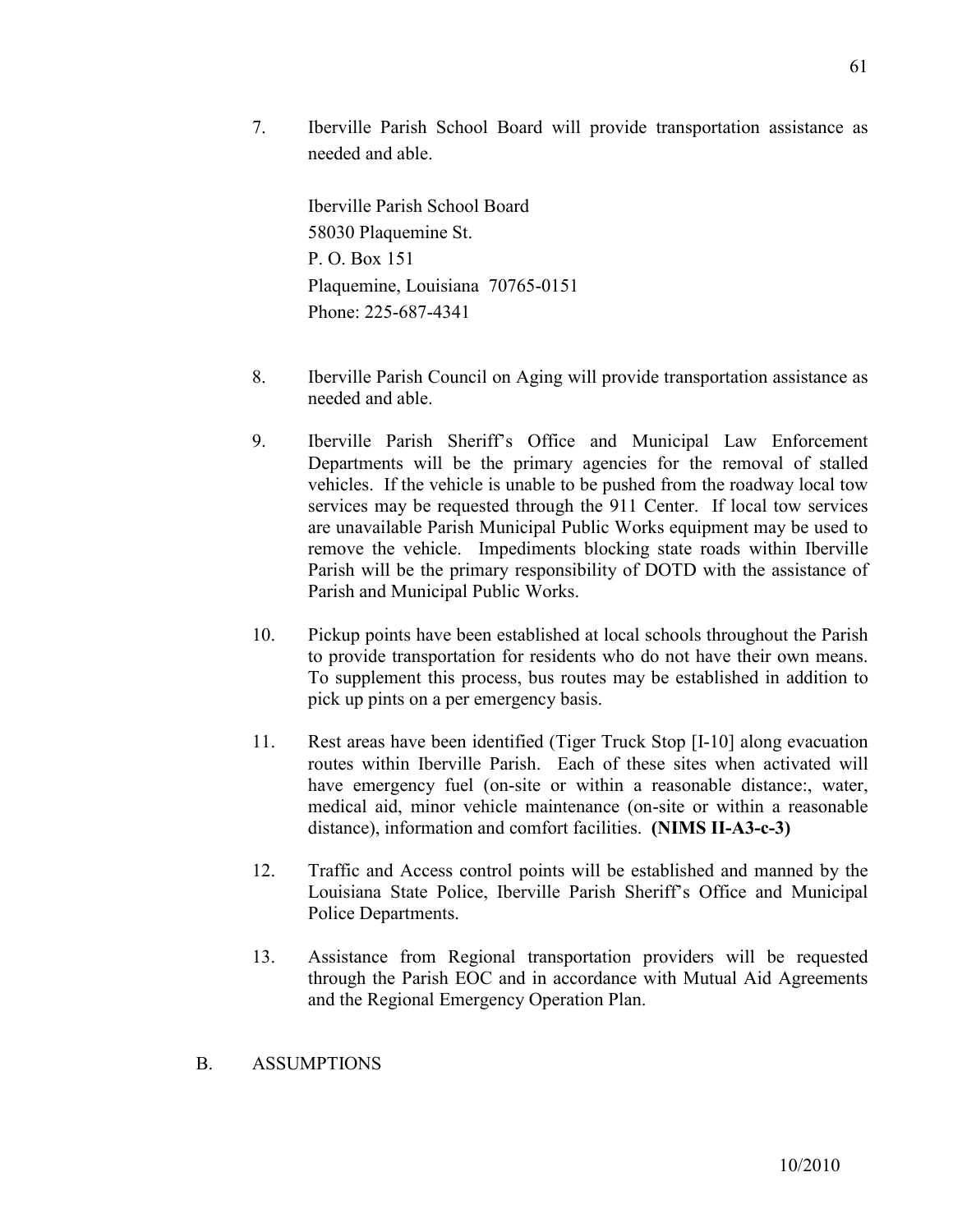- 1. While all of Iberville Parish live within a risk area, it's unlikely that a parish wide evacuation order would be necessary with the exception of a Foreign Attack or Homeland Security Event.
- 2. For Planning Purposes, it is presumed the Emergency Operation Staff will be active and the Emergency Operation Center is operational.
- 3. Residents will act in their own interest and evacuate the area when told to do so.
- 4. Spontaneous evacuation will occur when there is sufficient warning of the threat. For planning purposes, it is presumed a percentage of the people at risk will evacuate before being directed to do so.
- 5. GOHSEP will activate the state EOC and resources will be available as established in the State ESF-1.

# III. CONCEPT OF OPERATIONS

- A. MITIGATION:
	- 1. Iberville Parish has established the position of Transportation Officer within the EOC and has developed Transportation Implementing Procedures to implement ESF-1. **(NIMS III-B-2-a)**
	- 2. HSEP is continuously working with committees, taskforces, and other agencies to improve the efficiency of future evacuations.**(NIMS III-B-2 a)**
	- 3. HDEP identifies potential evacuation areas through a hazard analysis.
	- 4. Public education is being provided through the Iberville Parish Citizen Corp. Council.

#### B. PREPAREDNESS:

The Iberville Parish Emergency Operations Plan contains the following:

- 1. Appendices containing helpful information including the approximate number of people requiring special needs, shelter locations and shelter management teams. **(NIMS III-B-2-a-2)**
- 2. Provisions that have been made to control access to the evacuated area.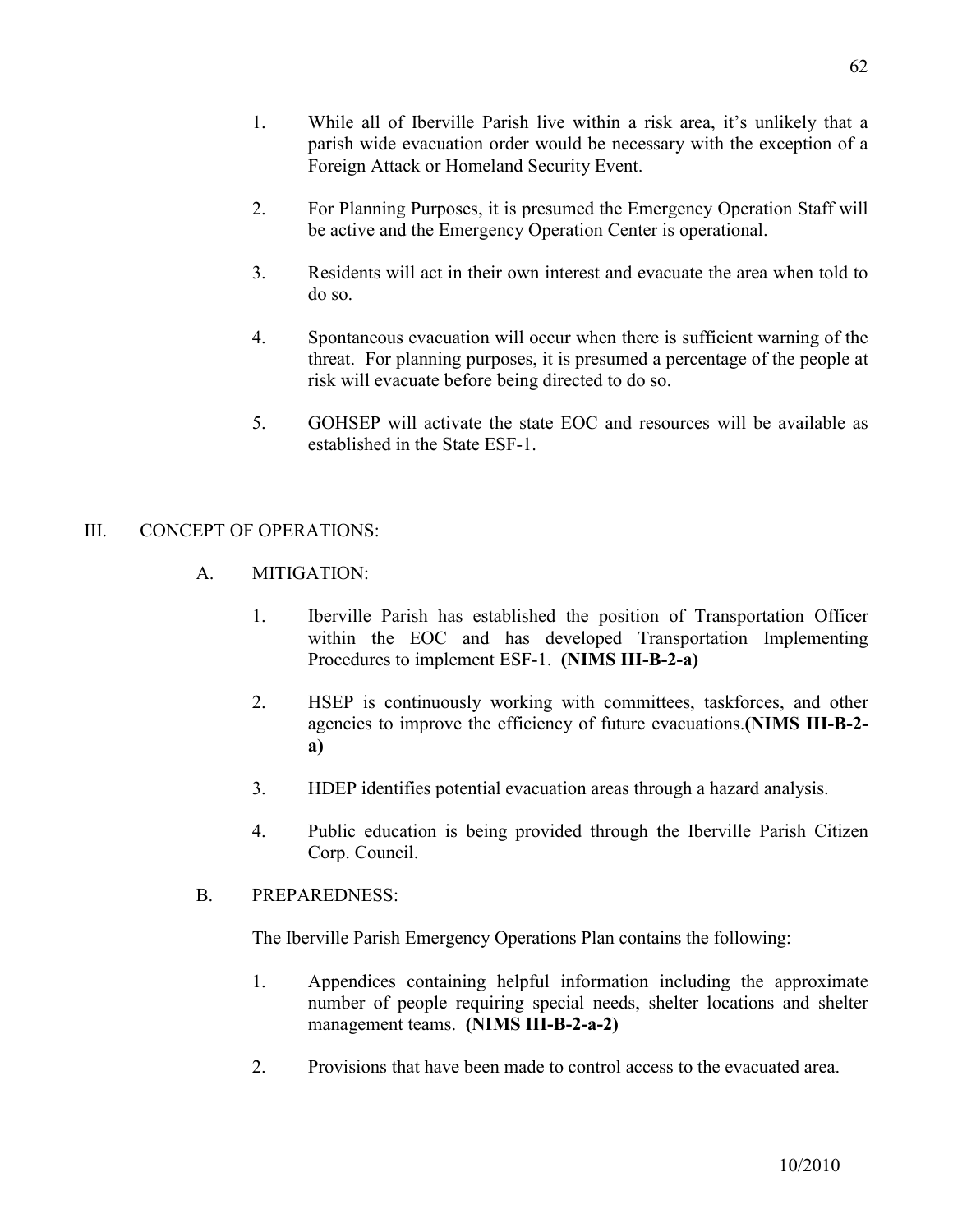- 3. Support for essential operations and services in the risk area.
- 4. Provisions for rest areas along evacuation routes where evacuees can obtain fuel, water, medical aid, vehicle maintenance, information and comfort facilities, as appropriate.
- 5. Mutual aid agreements may be initiated with other jurisdictions or Regional Parishes as necessary. **(NIMS III-B-1 / III-B-2-e)**
- 6. Provisions for vehicle security and parking in the reception area.
- 7. Plans for essential workers to commute to hazardous areas. **(NIMS II-A-3-c-3)**
- 8. Provisions that have been made to provide security for the protection of property in the area that has been evacuated.
- 9. Provisions for special needs populations.
- 11. Provisions for assistance to or emergency removal of vehicles with mechanical problems.
- 12. Policy and decision authority for reentry into evacuated area.
- C. RESPONSE:
	- 1. The Parish President has the ultimate authority to order an evacuation. Louisiana Revised Statutes 29:727 Section F-5 [direct and compel the evacuation of all or part of the population from any stricken or threatened area within the boundaries of the parish if he deems this action necessary for mitigation, response, or recovery measures.] But in a case where there is not sufficient time, the incident commander with the cooperation of the HSEP Director is delegated to authorize an evacuation by authority of this plan.
	- 2. The evacuees will be advised to move from the risk area via the safest available route.
	- 3. The Emergency Alerting System (EAS), WJBO 1150AM radio, WFMF 102.5, and media organizations in neighboring jurisdictions will be used to keep evacuees and the general public informed on evacuation activities and the specific actions they should take. The use of First Call Telephone Alerting will supplement these services.
	- 4. The modes of transportation that will be used to move evacuees are as follows: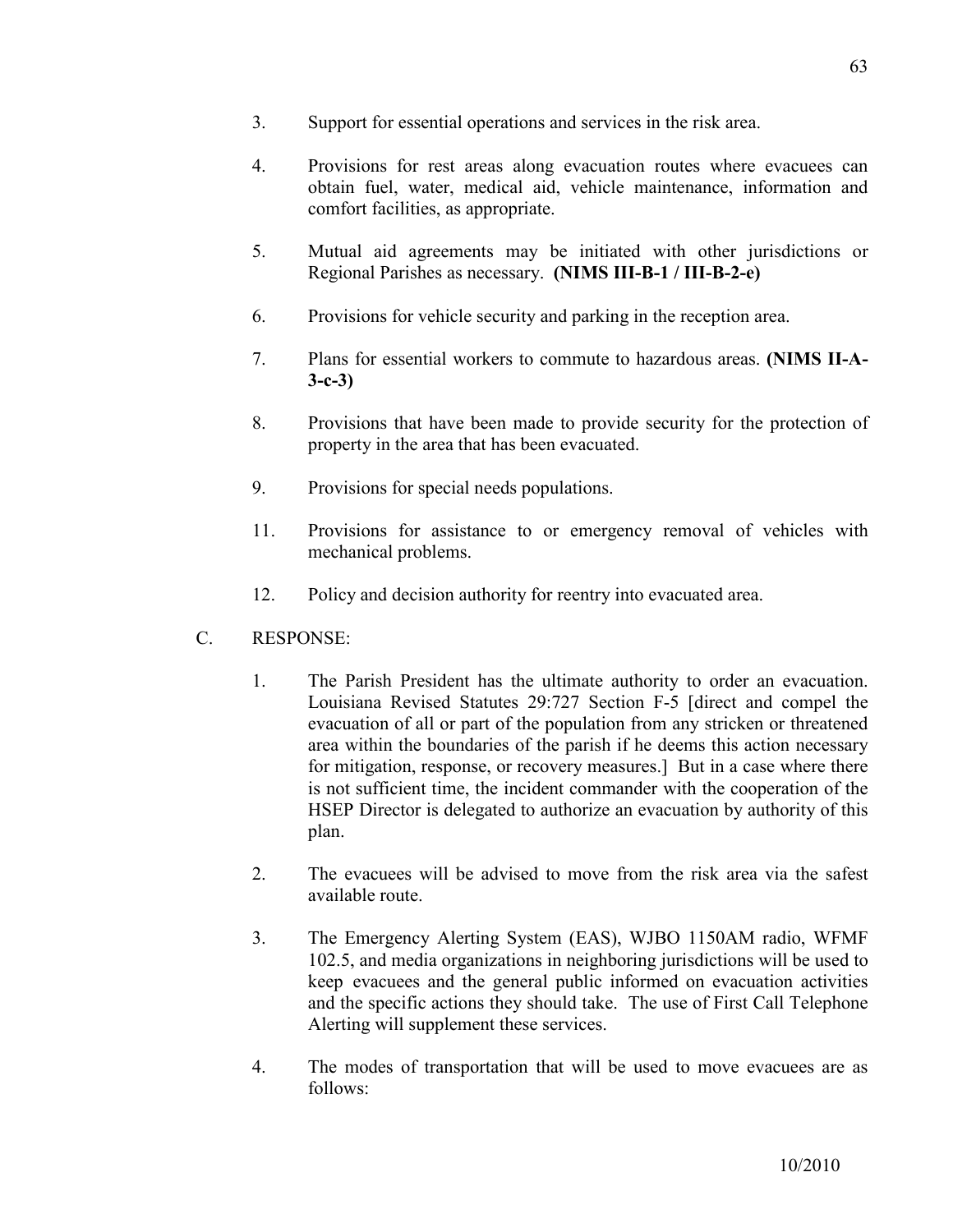- a. Personal vehicles
- b. School Buses
- c. Handicapped equipped vans (Council on Aging)
- d. Ambulance (Acadian)
- 5. Residents who do not have their own transportation should make arrangements to get to a local school or if unable, call the Emergency Operation Center to arrange for pick up.
- 6. There exist multiple designated shelters inside and outside the parish, which is discussed in further detail in ESF-6 along with the preparation thereof.

#### D. RECOVERY:

When the emergency is concluded, the Transportation Officer will release transportation assets to their responsible owners and compile an after action report on the operation.

#### IV: ORGANIZATION AND RESPONSIBILITIES:

- A. The Transportation Officer within the EOC has the Primary Responsibility for Emergency Transportation and is assisted by the HSEP Director. That responsibility includes coordinating with support agencies to make sure that they develop and maintain plans and procedures.
- B. Parish President
	- 1. Requires the HSEP Director or designee to report to the Emergency Operation Center when notified of an emergency situation.
	- 2. Coordinates with the Sheriff a statement on the parish's police on people that do not comply with evacuation instructions. The statement addresses the consequences for not evacuating and the services that will be discontinued or interrupted in the evacuation area.
	- 3. Determines evacuation instructions or an evacuation order when appropriate.
- C. HSEP Director
	- 1. Makes a recommendation to the Parish President on the appropriate evacuation option to implement.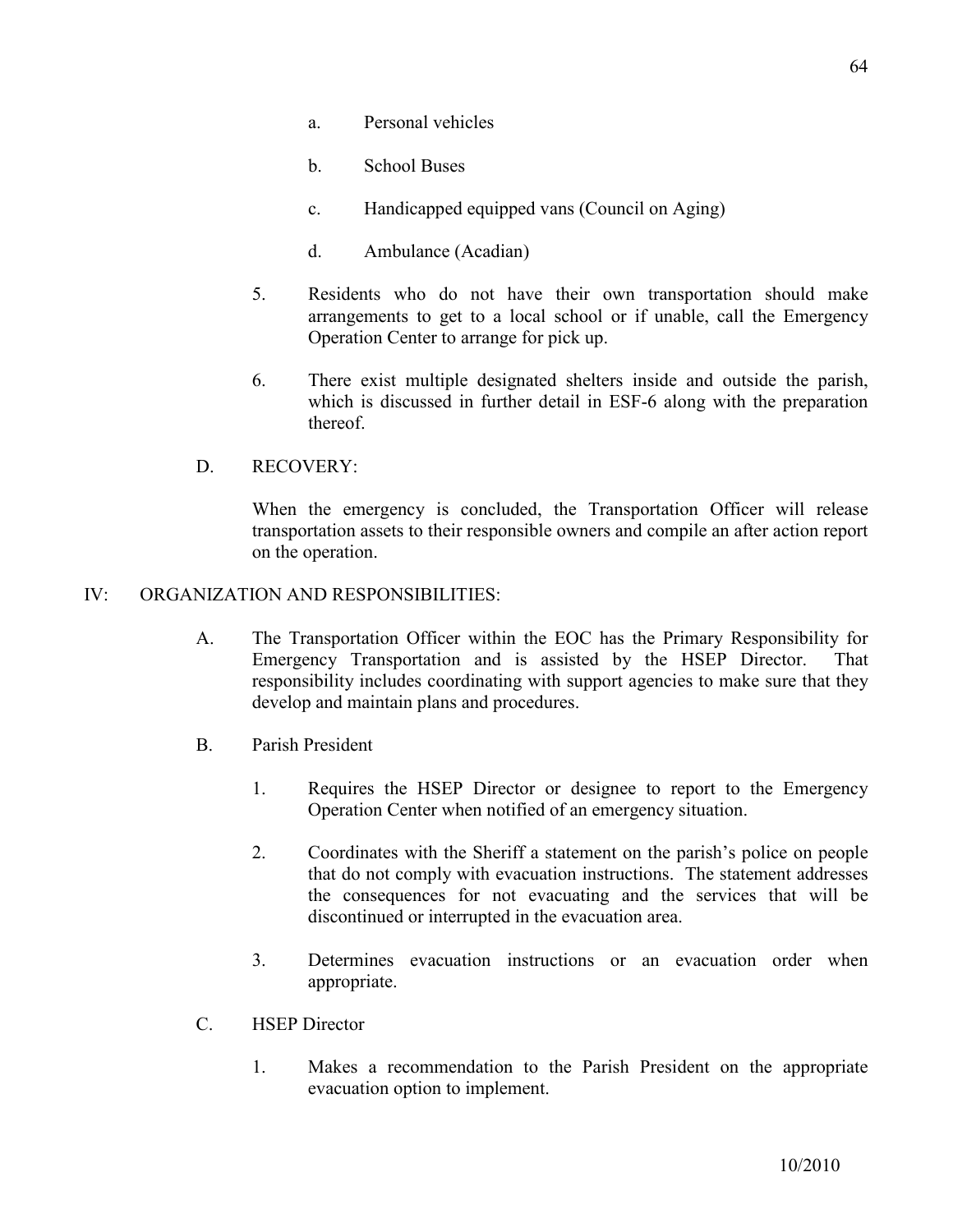- 2. Identifies evacuation routes.
- 3. Estimates the traffic capacity of each designated evacuation route.
- 4. Selects evacuation routes from risk area to designated mass care facilities.
- 5. Examines access to evacuation route from each part of the risk area.
- 6. Oversees the implementation of the evacuation movement control plan.
- 7. Coordinates with Law Enforcement officials.
- 8. Ensures that the Shelter Management Teams are clear on location of mass care facilities outside of the risk area that will be used to house evacuees.
- 9. Reviews known information about the emergency situation and makes recommendations to the Parish President on the appropriate evacuation option to implement.
- 10. Coordinates the opening of routes and shelter areas with neighboring parishes.
- 11. Assists, as appropriate, the animal care and control agency's efforts to evacuate animals at risk during catastrophic emergency situation.
- D. The Transportation Officer is responsible for the following:
	- 1. Coordinates where appropriate, the use of school buses and drivers to support the overall evacuation effort.
	- 2. Identifying central assembly area for picking up people without transportation.
	- 3. Development of plans and procedures for the coordination of transportation during an emergency.
	- 4. Development and maintenance of agreements with parish transportation providers for the use of vehicles in the event of an emergency.
	- 5. Coordinating the movement of persons requiring transportation at the time of an emergency.
	- 6. Satisfying transportation requests from other Emergency Operation Center staff officers during an emergency.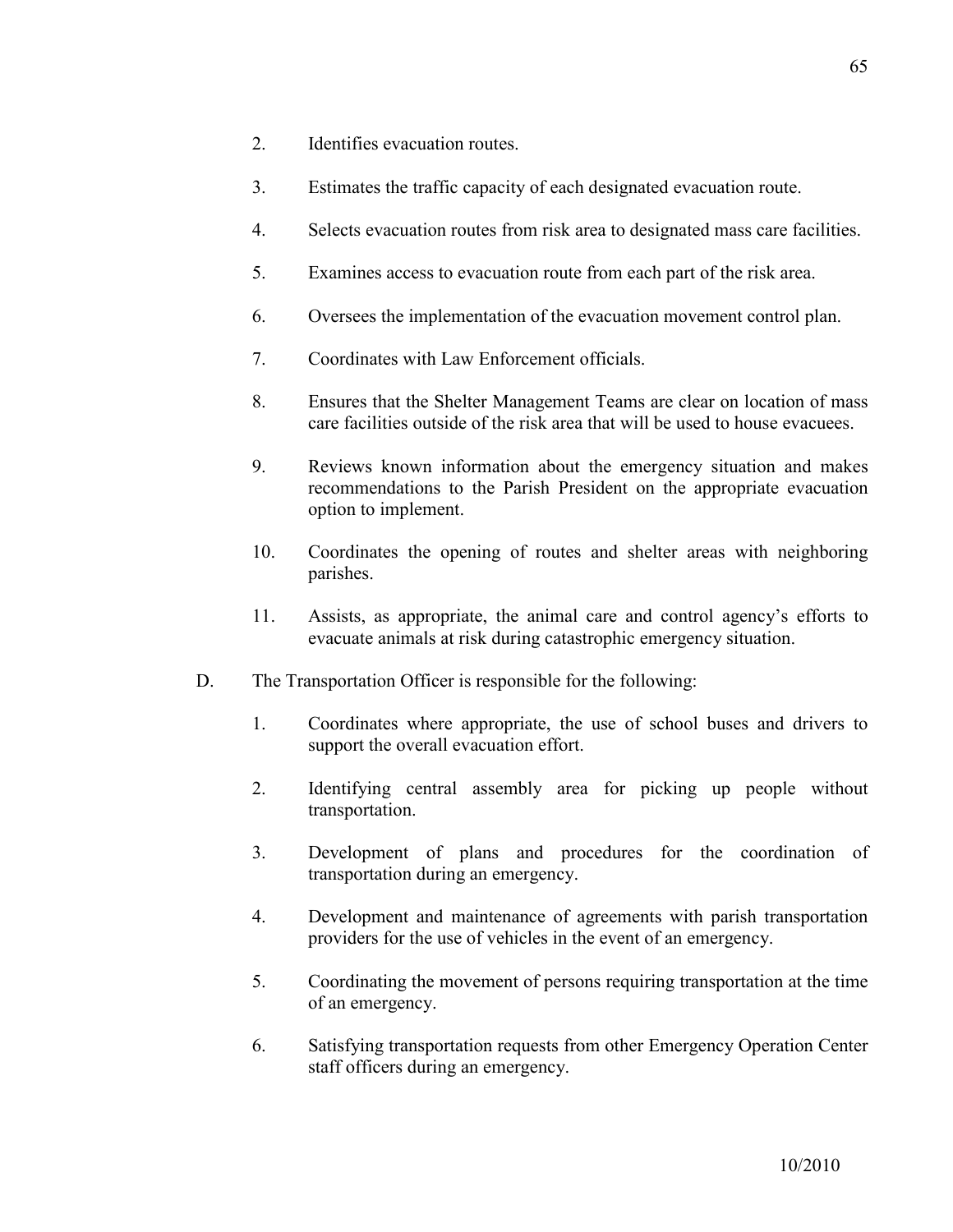- 7. School students while school are in session.
- 8. Children in custody of Day Care Center.
- 9. Institutionalized persons.
- 10. Non-institutionalized disabled persons without means of transportation
- 11. Serve as liaison between parish government and rail, river and air transportation systems.
- 12. Recruit backup emergency vehicle drivers.
- 13. Prepare status charts and maps with pickup points and routing.
- E. The Law Enforcement Officer is responsible for the following:
	- 1. Providing traffic control during evacuation operations Operation considerations include:
		- a. Route assignment, departure scheduling.
		- b. Road capacity expansion.
		- c. Entry control for outbound routes.
		- d. Perimeters for inbound routes.
		- e. Traffic flow, including dealing with breakdowns.
	- 2. Secures, protects, and houses prisoners that must be evacuated.
	- 3. Assists in the evacuation of the risk area, as necessary.
	- 4. Protects property in the evacuated area.
	- 5. Limits access to the evacuated area.
	- 6. Coordinates with the Transportation Officer.
- F. The Public Information Officer is responsible for the following:
	- 1. Disseminating the following types of instructional materials and information evacuees:
		- a. Identification of the specific area to be evacuated.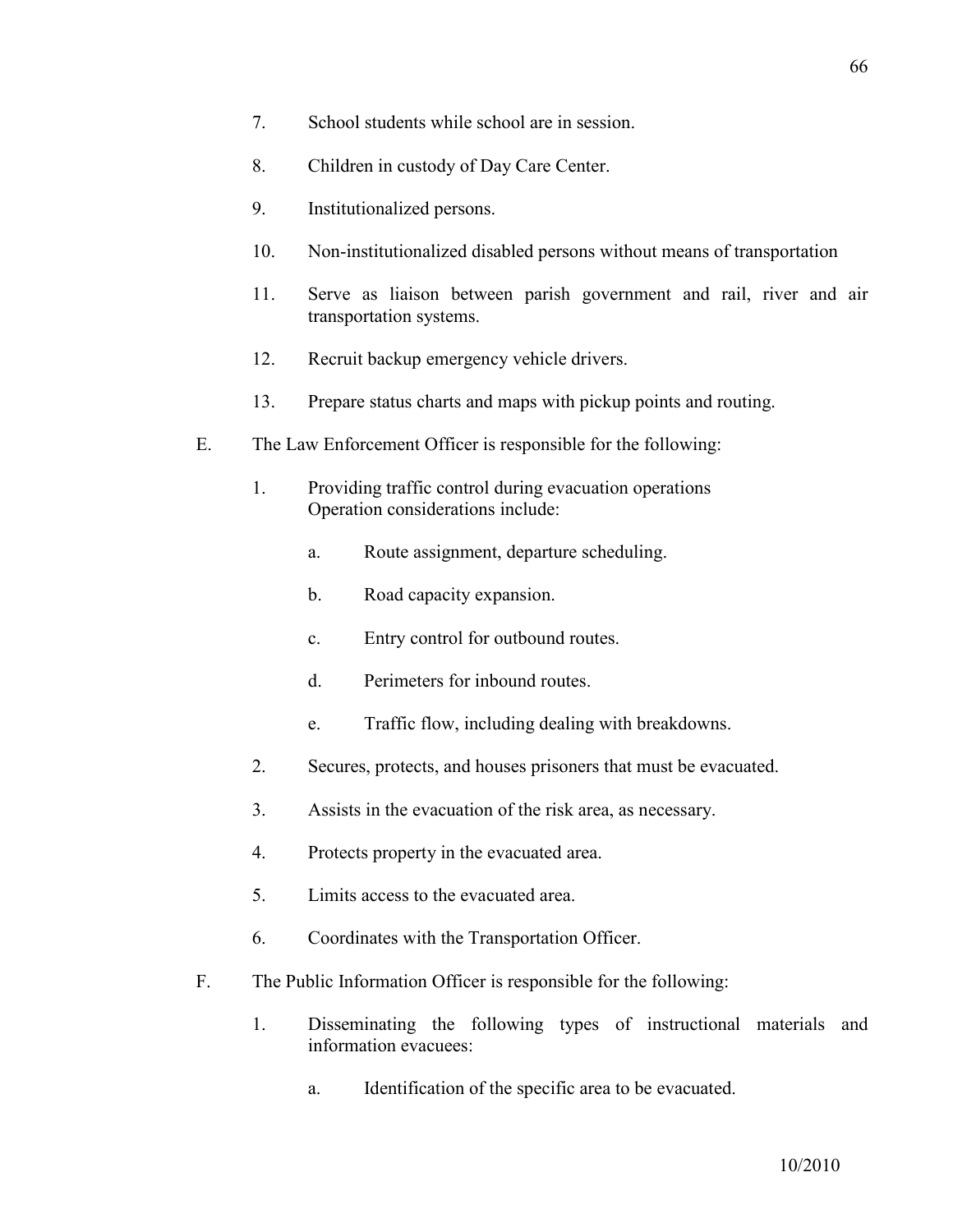- b. List of items that evacuees should take with them.
- c. Departure times.
- d. Pick Up Points for people requiring transportation assistance.
- e. Evacuation routes.
- f. Locations of shelters or mass care facilities outside of the evacuation area.
- 2. Keeps evacuees and the general public informed on evacuation activities and the specific actions they should take.
- 3. Disseminating information on appropriate actions to protect and care for companion and farm animals that area to be evacuated or left behind.
- G. Public Works Officer
	- 1. Responsible for verifying the structural safety of routes that will be used to evacuate people.
	- 2. Coordinates the removal of debris and stall vehicles when necessary to clear an evacuation route.
- H. Health and Medical Officer
	- 1. Ensures patient population is reduced in hospitals, nursing homes, and other health care facilities, if evacuation becomes necessary.
	- 2. Ensures transport and medical care is provided for the patients being evacuated.
	- 3. Ensures continued medical care is provided for patients who cannot be moved when hospitals, nursing homes, and other health care facilities area evacuated.
- I. School Services Officer
	- 1. Evacuates students from school buildings when the situation warrants or when they directed to do so by appropriate authority.
	- 2. Closes school facilities and releases students from school when directed to do so by appropriate authority.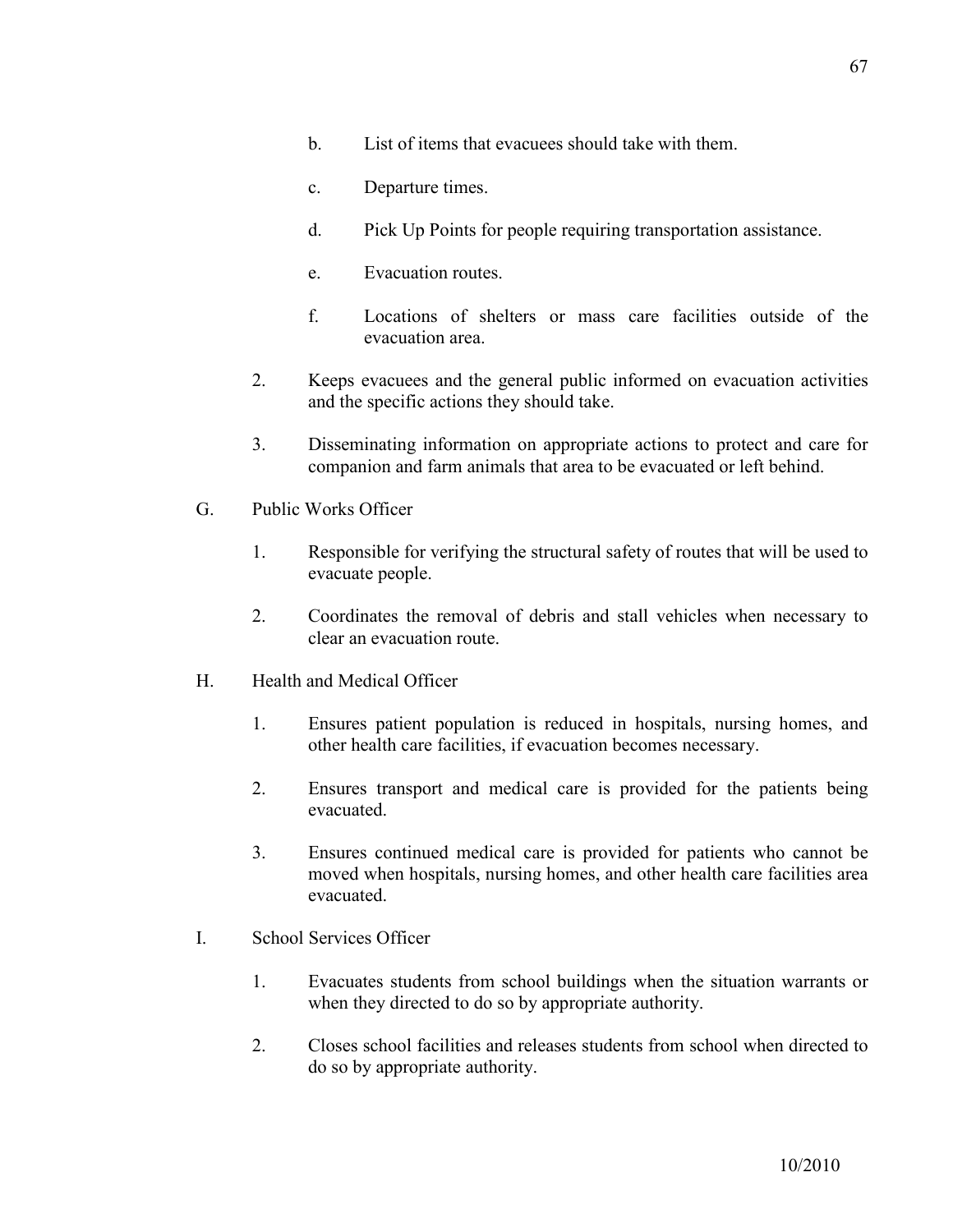- 3. Coordinates where appropriate, the use of school buses and drivers to support the overall evacuation effort.
- J. Animal Control
	- 1. Makes an initial estimate of the numbers and types of animals that may need to be evacuated.
	- 2. Coordinates with the Transportation Officer to arrange travel routes and to schedule the timing for evacuation of farm animals, animals in kennels, veterinary hospitals, pet stores, animal shelters, and wildlife from the risk area.
	- 3. As appropriate, mobilizes transportation vehicles that may be used to evacuate the animals.
	- 4. Implement evacuation by sending evacuation teams to load and transport the animals being evacuated.
	- 5. As appropriate, dispatches search and rescue to look for animals left behind their owners, stray animals, and other needing transport to a safe location.
- K. All organizations tasked by the Emergency Operations Plan
	- 1. Make provisions to protect and secure facilities and equipment not taken out of the area to be evacuated.
	- 2. Identify and make provisions to relocate the organizational equipment and supplies that will be moved from the evacuation area.
- L. In a catastrophic event, some support agencies would contribute little or no support because they would be overwhelmed carrying out their primary responsibilities.

#### V. DIRECTION AND CONTROL:

The Transportation Officer is responsible for the implementation of ESF-1 with the assistance of the HSEP Director and all other EOC Staff Officers.

VI. CONTINUITY OF GOVERNMTNE:

Continuity of government will be as provided in the basic plan.

VII. ADMINISTRATION AND LOGISTICS: